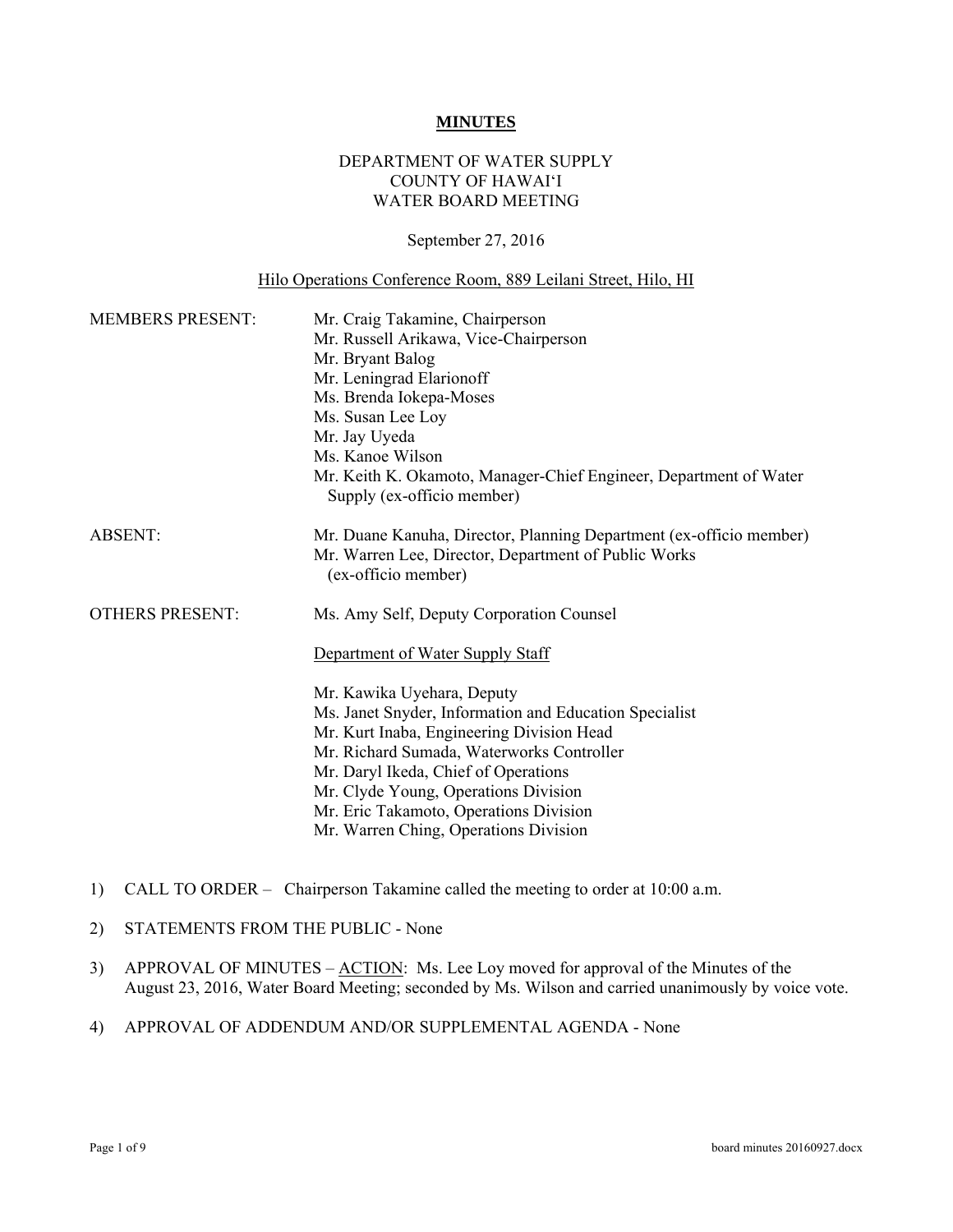# 5) HĀMĀKUA:

# A. **LICENSE AGREEMENT - GRANTING ACCESS ON A PORTION OF TAX MAP KEY (3) 4-5-019:020 TO TAX MAP KEY (3) 4-5-019:019:**

The proposed "Licensees," Wendell Hisaka, Lloyd Hisaka, and Carol Hisaka, owners of Tax Map Key (3) 4-5-019:019, and successors in interest to Ms. Masako Hisaka, are requesting a License Agreement continuing to allow the use of the existing access road for the sole purpose of ingress and egress from Plumeria Road across the Water Board's property identified as Tax Map Key (3) 4-5-019:020 (Honoka'a Well and Reservoir Site). Prior to this, a License Agreement for the same purpose existed between the Water Commission (Water Board) and Ms. Masako Hisaka. The previous License Agreement was non-transferrable.

The Manager-Chief Engineer recommended that the Water Board approve a License Agreement to Wendell Hisaka, Lloyd Hisaka, and Carol Hisaka for the sole purpose of ingress and egress across Tax Map Key (3) 4-5-019:020, subject to the approval of the Corporation Counsel, and that either the Chairperson or the Vice-Chairperson be authorized to sign the document.

MOTION: Mr. Arikawa moved for approval of the recommendation; seconded by Ms. Iokepa-Moses.

In response to Chairperson Takamine's question if this is a transfer, the Manager-Chief Engineer replied that it is. This access has been in existence with the property, but the owner now wants to transfer to the current owner, which is family. The site involved is known as Hospital Tank.

Mr. Inaba showed the Board the property lines on a map and explained that in the past, the Hisakas had a license to access the Department's driveway to get to their garage. The tank site itself is fenced and is not accessible by them.

The Manager-Chief Engineer stated that this arrangement has existed as long as he can remember. It is a shared driveway that has been mutually benefited from for decades. This Agreement is to provide a license for the Hisakas to legally use the access road. In response to Ms. Iokepa-Moses' question of whether it is the only entrance into their property, he replied it was.

Ms. Wilson asked why a license agreement versus a right-of-entry.

Ms. Self replied that a right-of-entry is for a specific purpose and is usually for a short period of time, whereas a license agreement would grant access as long as the Department chooses.

Discussion followed regarding whether the new owners would honor the existing arrangement and if the License Agreement contained an indemnification clause to hold the Department of Water Supply harmless if an accident were to happen on the property, and if the parties would need to carry insurance.

The Manager-Chief Engineer confirmed with Mr. Inaba that there have been no access issues. Because it is the family of the person the Department had the original agreement with, it is not a concern.

Ms. Self added that the License Agreement can be revoked. She assured the Board that the indemnification language would definitely be in the Agreement.

ACTION: Motion was carried unanimously by voice vote.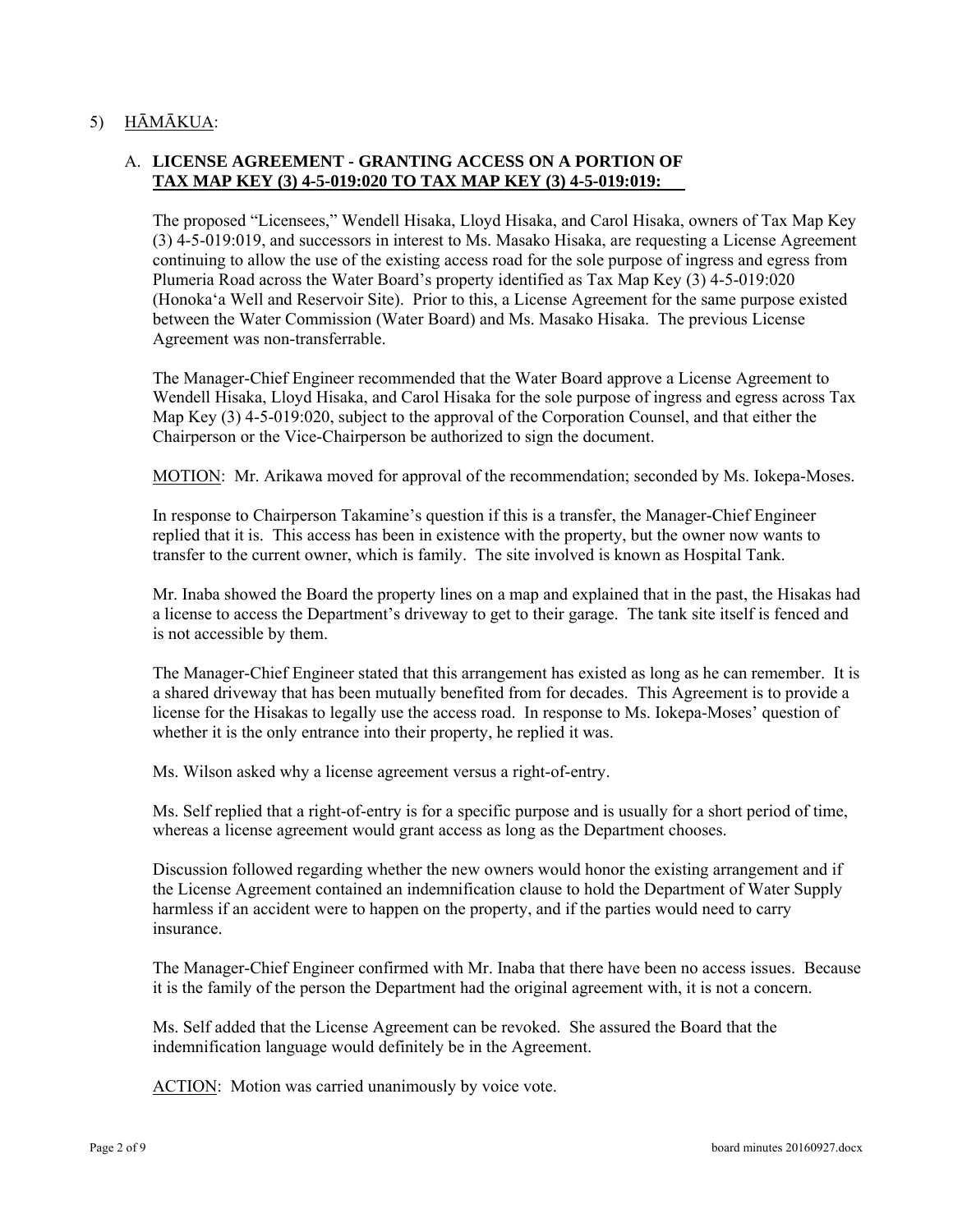### 6) NORTH KONA:

# A. **JOB NO. 2015-1042, KALOKO MAUKA #1 STATION BOOSTERS B & D REPAIR – REQUEST FOR ADDITIONAL FUNDS AND TIME EXTENSION:**

The contractor, Derrick's Well Drilling and Pump Services, LLC, is requesting a contract change order for the Kaloko Mauka #1 Station Boosters B & D Repair. The contract change order is to cover costs associated with the change in the scope of work associated with replacement of the discharge head for Booster B. It was discovered upon the extraction work that the existing discharge head had a longitudinal crack along the length of the discharge flow tube within the discharge head, making it inaccessible and repair unfeasible. The additional fees are as follows:

| Original Contract Amount:                       | \$80,000.00 |
|-------------------------------------------------|-------------|
| Original Contingency amount:                    | 8.000.00    |
| 1 <sup>st</sup> Additional Contingency request: | \$10,055.00 |
| <b>Total Contract Amount</b>                    | \$98,055.00 |

The contractor is also requesting a contract time extension of 90 calendar days. Staff has reviewed the request and is recommending approval of 90 calendar days, based on the fact that this additional work exceeds the scope of the original contract and was beyond the control of the contractor.

The Manager-Chief Engineer recommended that the Board approve an increase in contingency of \$10,055.00 for a total contract amount of \$98,055.00 and a contract time extension of 90 calendar days to Derrick's Well Drilling and Pump Services, LLC, for JOB NO. 2015-1042, KALOKO MAUKA #1 STATION BOOSTERS B & D REPAIR. If approved, the contract completion date will be revised from September 30, 2016, to December 28, 2016.

MOTION: Ms. Iokepa-Moses moved for approval of the recommendation; seconded by Ms. Wilson.

The Manager-Chief Engineer explained that the crack in the discharge head was not visible when the original project's scope of work was prepared. A discharge head is not a shelf item, and needs to be manufactured for the appropriate sizing.

Mr. Elarionoff asked what would cause the discharge head to crack.

Mr. Young replied it could be caused from vibration, pressure, or corrosion. The pump was fairly old.

ACTION: Motion was carried unanimously by voice vote.

### B. **JOB NO. 2016-1053, KALOKO MAUKA #1 BOOSTERS A & B REPAIR:**

This project consists of the replacement of the existing booster pumps, discharge heads, motors, and all appurtenant materials, such as mechanical seals, pre-lube tubing, etc; chlorination and testing of the pumping assemblies; and selective reconfiguration and replacement of above-ground discharge piping assemblies.

Bids for this project were opened on September 15, 2016, at 2:00 p.m., and the following are the bid results:

| <b>Bidder</b>                                  | <b>Bid Amount</b> |  |
|------------------------------------------------|-------------------|--|
| Beylik Drilling & Pump Service, Inc.           | \$120,900.00      |  |
| Derrick's Well Drilling and Pump Services, LLC | \$125,000.00      |  |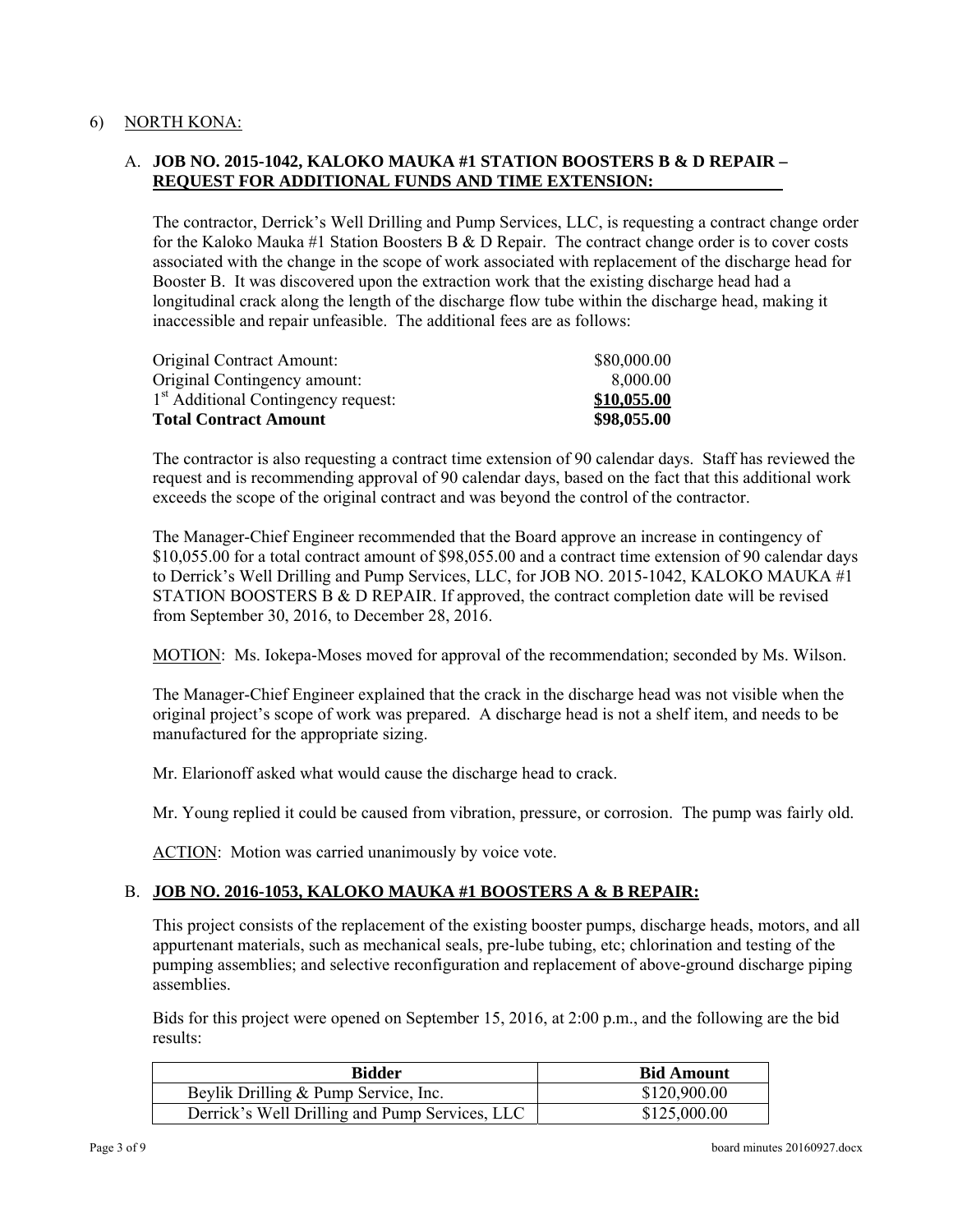| Project Costs:                                       |                    |              |
|------------------------------------------------------|--------------------|--------------|
| 1) Low Bidder (Beylik Drilling & Pump Service, Inc.) |                    | \$120,900.00 |
| 2) Construction Contingency $(\sim 10\%)$            |                    | \$ 12,100.00 |
|                                                      | <b>Total Cost:</b> | \$133,000.00 |

Funding for this project will be from DWS's CIP Budget under Pump Replacement. The contractor will have 240 calendar days to complete this project. The Engineering estimate for this project was \$170,000.00.

The Manager-Chief Engineer recommended that the Board award the contract for JOB NO. 2016-1053, KALOKO MAUKA #1 BOOSTERS A & B REPAIR, to the lowest responsible bidder, Beylik Drilling & Pump Service, Inc., for their bid amount of \$120,900.00, plus \$12,100.00 for construction contingency, for a total contract amount of **\$133,000.00.** It is further recommended that either the Chairperson or the Vice-Chairperson be authorized to sign the contract, subject to review as to form and legality of the contract by Corporation Counsel.

MOTION: Ms. Iokepa-Moses moved for approval of the recommendation; seconded by Ms. Wilson.

Mr. Elarionoff asked for an explanation of contingency.

The Manager-Chief Engineer explained that contingency is typically 10 percent, placed on top of the base bid for unforeseen circumstances, resulting in the total contract amount. That total amount is brought before the Water Board for approval. In the event that changes occur, are reasonable, and fall within the contingency amount, the change orders can be processed administratively. The Water Board Chairperson, or his designee, needs to sign off on the change order document; but it does not need to come before the Water Board for formal action. However, if anything goes beyond the contingency amount, it needs to be brought to the Water Board for formal action. He added that there is an industry standard that no job is perfect; therefore, contingency is added.

Ms. Lee Loy noted on Item No.  $6(A)$ , the title is Kaloko Mauka #1 Boosters B & D Repair, and this item is Kaloko Mauka #1 Boosters A & B Repair. She asked if "B" is being covered twice by two different contractors.

Mr. Ikeda explained that it is two different pump stations. One of them is called Kaloko Mauka #1 *Station* Boosters, and one is called Kaloko Mauka #1 Boosters.

The Deputy added that one pumps water north of Māmalahoa Highway and the other pumps mauka of the site. The Manager-Chief Engineer noted that it is an engineering naming system, and he could understand where it could get confusing.

Mr. Uyeda noted from last month's meeting, there was a protest on booster pumps. He asked if the same specifications and efficiencies apply to this one. He also noted that the 210 calendar days on that repair were for what seemed like a larger booster station, whereas this is a longer contract, 240 calendar days, for a smaller booster station.

Mr. Ching explained that the efficiencies change for each job based on the type of pump equipment used. The Department prefers efficiencies in the high 70's or low 80's. Each station has its own unique pump efficiency, amount of gpm (gallons per minute), and discharge head. The contract period also varies. For this contract, the Department will be using a newer material, different from the typical material used. Stainless steel (on the discharge head) will be used to help with corrosion resistance. By going with this new type of material, it will take longer to get it on site.

ACTION: Motion was carried unanimously by voice vote.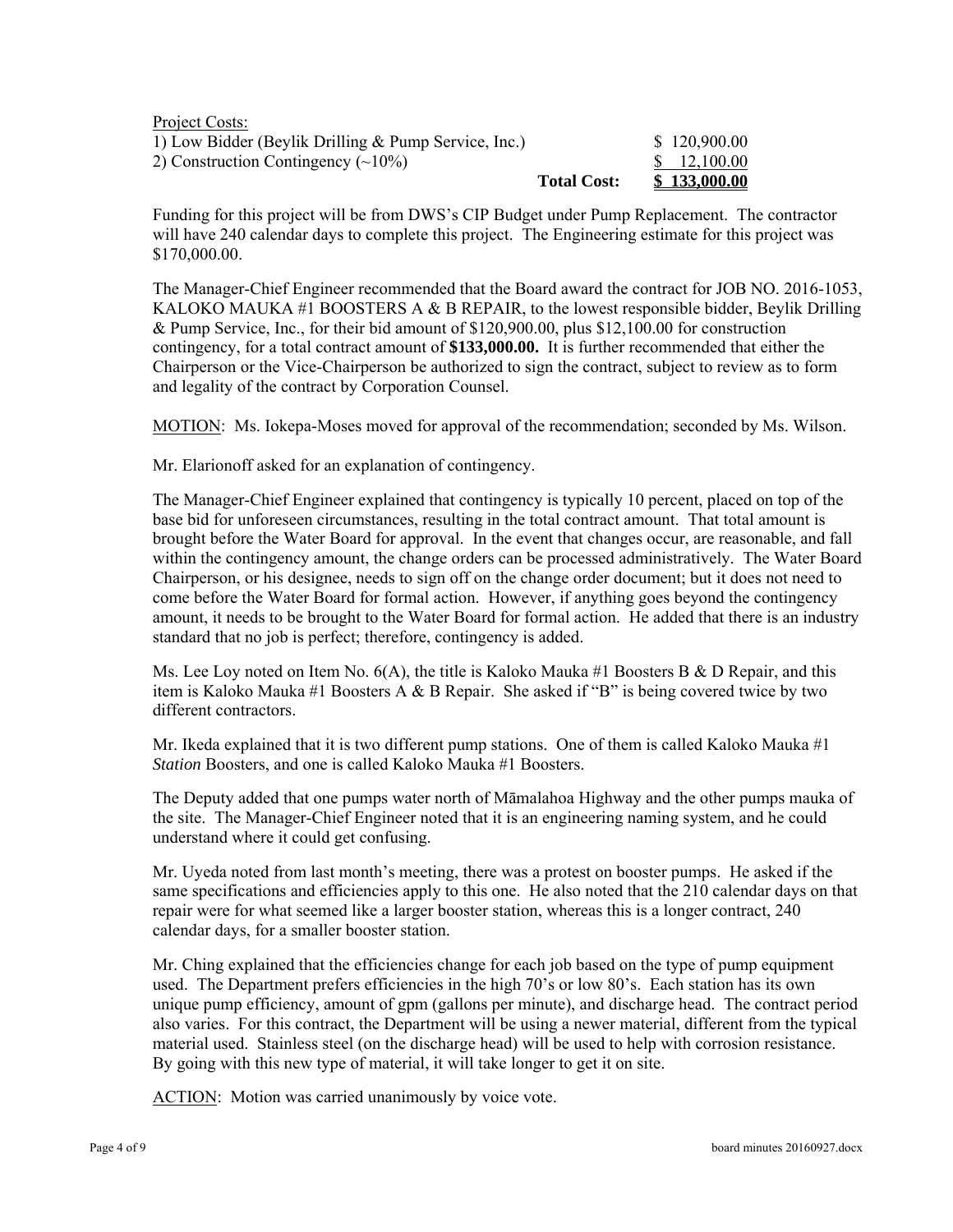#### 7) MISCELLANEOUS:

#### A. **DEEPWELL AND BOOSTER OVERVIEW:**

Mr. Ching presented the Board with an overview of the Department's deep well and booster equipment. He reviewed the two types of pumps: submersible and line shaft. He explained that the line shaft is the preferred pump due to accessibility of the motor, which is at the top of the well. If the motor needs servicing, it does not have to be pulled up from the bottom of the well. Submersible pumps are used for a couple of reasons. If the well is too deep, a line shaft connecting the motor and the pump would be too long, thus not allowing lubrication to get to the bottom; and another reason is misalignment of the well, which can pose a problem. Booster pumps move the water mauka. They are run alternately to maximize energy.

Mr. Uyeda asked what parts the Department would be getting for the \$121,000.00 job that was awarded today, and how long the equipment lasts.

Mr. Ching replied it would be basically everything above ground, including the pump. On the contract that was awarded today, the pump being replaced was from 1990 or 1991. Twenty years is considered good for a pump. Motors generally are replaced more often, or are rebuilt.

Mr. Young added that if there is time, the Department tries to replace the motor with a more efficient one. They may cost a little more, but offer more savings in the long-run. Considering when the well needs to be back online, it may be quicker to rebuild the motor.

Discussion followed regarding the discharge heads. It was explained that they are designed for the pump, and are not a standard item. Every well and piece of equipment have slight differences, and are designed for maximum energy efficiency.

The Board thanked Mr. Ching for his presentation.

### B. **POWER COST CHARGE:**

The Department proposed reducing the Power Cost Charge from \$1.70 to **\$1.61** per thousand gallons, to reflect a decline in power costs for the Department's wells and pumps. A Public Hearing was held prior to this Board meeting to accept public testimony on this change.

The Manager-Chief Engineer recommended that the Board approve the reduction of the Power Cost Charge from \$1.70 to **\$1.61**, effective October 1, 2016.

ACTION: Ms. Iokepa-Moses moved for approval of the recommendation; seconded by Ms. Wilson and carried unanimously by voice vote.

### C. **AWARD FOR SERVICES TO PROVIDE BILL PAYMENT BY PHONE AND INTERNET:**

The Department issued a request for proposal (RFP) in February 2016 to select a vendor that could provide website and interactive voice response (IVR) bill payment services for customers using a credit card, debit card, or electronic check. The Department received 11 proposals; and after the initial evaluation, narrowed the potential vendors down to three (3) finalists. The three finalists were allowed to conduct a demonstration of their products and then submit a Best and Final offer (BAFO). The BAFOs were then evaluated, and a vendor was selected.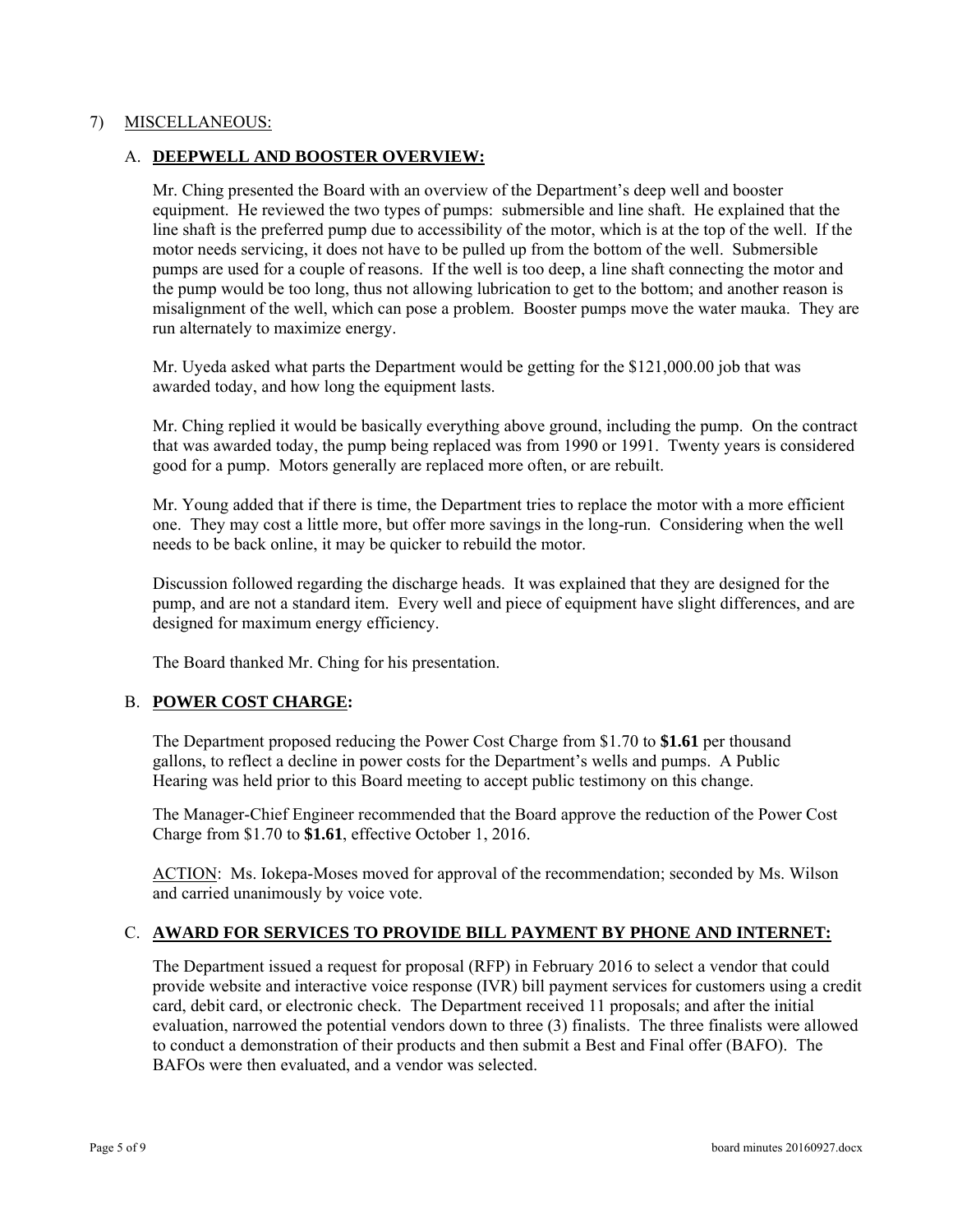The Department anticipates absorbing a portion or all of the proposed transaction fees, on bills up to a maximum bill amount, in order to encourage the use of these payment options.

The Manager-Chief Engineer recommended that the Board award the contract for RFP No. 2015-09, ELECTRONIC CREDIT CARD PAYMENT PROCESSING SERVICES, to Paymentus. It is further recommended that the either the Chairperson or the Vice-Chairperson be authorized to sign the contract, subject to review as to form and legality by Corporation Counsel.

MOTION: Ms. Lee Loy moved for approval of the recommendation; seconded by Ms. Iokepa-Moses.

The Manager-Chief Engineer said that the Department is excited about this contract. It will make it easier for customers to pay their water bills. It has been a while in coming, and he thanked the Department's team for their great job in evaluating the proposals from various vendors. He is very confident that this is in best interests of the Water Board, the Department, and the customers. The contract term is up to eight years, and includes the option to review the performance yearly, and to move on to another vendor if not pleased with the service.

In response to Mr. Uyeda's question of whether this company does business with any of the other departments, and if the fee schedule is based on percentage collected or another means, Mr. Sumada stated that this company is based on the mainland. They currently serve Maui's Department of Water Supply and Hawaiian Tel, so they have a presence in Hawai'i. The fee structure is going to be \$2.25 per transaction, per payment, by telephone or on the website, which will limit payments to \$250.00. Each time a customer calls in or goes online, they will be able to pay up to \$250.00. Paymentus will assess \$2.25 to process that transaction. At this point, it is the Department's intent to absorb the fee entirely, as an incentive for customers to use the service.

The Manager-Chief Engineer added that the Department values its customers, and feels the fee is worthwhile absorbing. There was no pay-by-phone service before this; therefore, the exact cost to the Department is not yet known. After the first year, the Department will have some actual numbers to report. This fee structure of this new contract will be better than what is currently in use.

 Mr. Elarionoff mentioned that customers do not pay for the water. They pay for the delivery. He asked if, when this fee becomes added in, it becomes part of the delivery.

The Manager-Chief Engineer replied that part of the delivery is the administration of the Department to provide that delivery service.

Mr. Balog asked if this service will be on a new website and how the word would be sent out the customers.

The Manager-Chief Engineer replied that the Department is preparing a press release, and the notice will be sent out to all of its customers.

Ms. Wilson asked about the bidding process. Mr. Uyehara explained that the Department went with the RFP (Request for Proposals) process as opposed to the closed, sealed bid process. This allows the Department to go out to the industry and receive several proposals. Those proposals were evaluated, and narrowed down to pre-finalists. Demonstrations were provided by the pre-finalists. This is a State Procurement Law-approved method that allows for more criteria for evaluation, rather than only lowest price.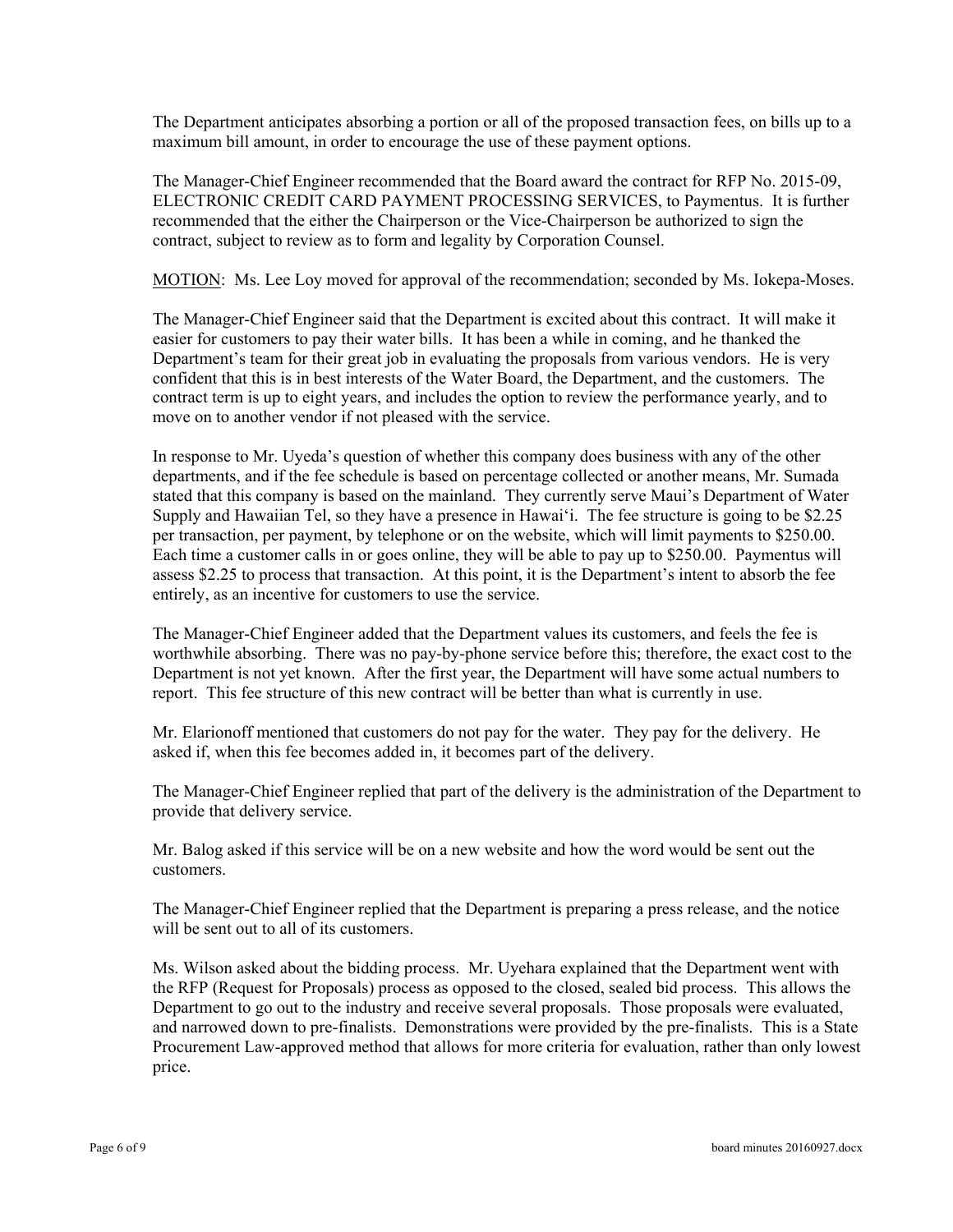Mr. Inaba added that for the RFP, one of the reasons the other offerors are not shown is because their proposals include proprietary information.

The Manager-Chief Engineer stated that this is not intended to be a secretive process, but rather a process where you can choose the company that provides the best value for what the Department is seeking, and not just the lowest price. Price also has to be a factor, and is one of the evaluation criteria, but is not *the* governing criteria.

In response to Mr. Arikawa's question of how long the Maui Department of Water Supply has had the service, what their fee is, and if they charge it, Mr. Sumada stated that they have done it for a couple of years. Their terms are up to \$500.00 a payment, plus a \$2.95 fee, per transaction. They charge that fee to the customer.

The Manager-Chief Engineer stated that the Department took a look at the bulk of its customers, and the vast majority, exceeding 90%, fall within the \$250.00 and below payment amount. That was used as part of the evaluation.

Mr. Arikawa asked if the Department would be looking into the fee after a period of time, and possibly making adjustments to it.

The Manager-Chief Engineer replied that the fee is locked in based on the RFP, but the Department will be looking into what the actual cost is, after reviewing how many customers will be utilizing the service and what its actual cost to the Department will be. It is estimated right now to be between \$20,000.00 to \$30,000.00 a year.

Mr. Arikawa asked if there is a chance the fee may be reversed and charged to the customer.

The Manager-Chief Engineer replied that after one year of implementation, the Department can bring this back to the Board with actual costs for the Board's consideration.

ACTION: Motion was carried unanimously by voice vote.

### D. **DEDICATION OF WATER SYSTEM:**

The Department received the following document for action by the Water Board. The water system has been constructed in accordance with the Department's standards and is in acceptable condition for dedication.

1. Bill of Sale Seller: Waiakea Uka Bible Church Tax Map Key: (3) 2-4-056:030 Final Inspection Date: August 10, 2016 Water System Cost: \$62,120.00

The Manager-Chief Engineer recommended that the Water Board accept this document subject to the approval of the Corporation Counsel and that either the Chairperson or the Vice-Chairperson be authorized to sign the document.

ACTION: Ms. Iokepa-Moses moved for approval of the recommendation; seconded by Ms. Wilson and carried unanimously by voice vote.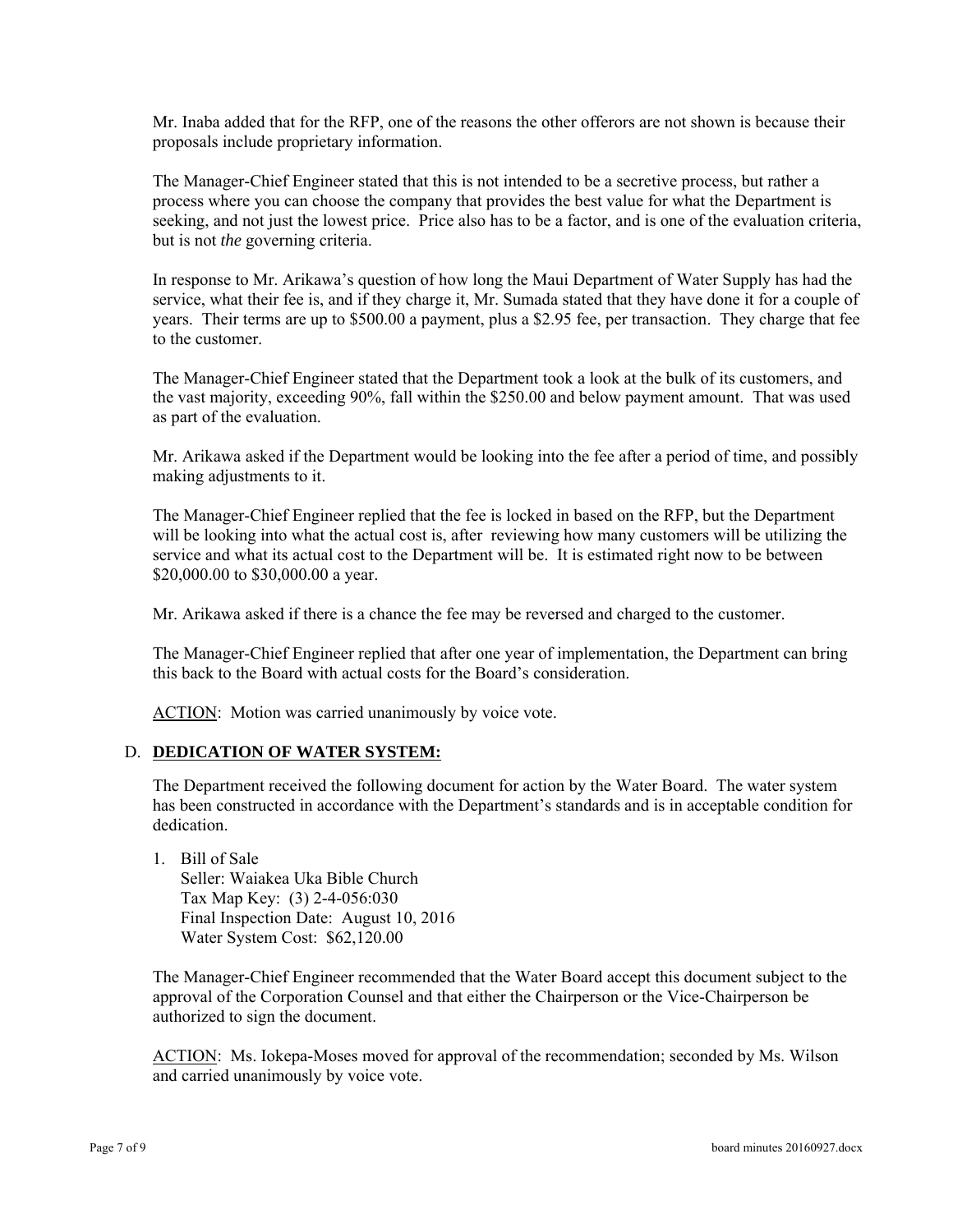# E. **UPDATE RE: NATIONAL PARKS SERVICE'S PETITION TO DESIGNATE KEAUHOU AQUIFER AS A GROUND WATER MANAGEMENT AREA:**

No updates.

# F. **EXECUTIVE SESSION RE: NATIONAL PARKS SERVICE'S PETITION TO DESIGNATE KEAUHOU AQUIFER AS A GROUND WATER MANAGEMENT AREA:**

Executive Session waived.

# G. **MONTHLY PROGRESS REPORT**:

Mr. Balog asked about progress on the Waikoloa Reservoir. Mr. Inaba explained that the trees need to be cut in order to allow inspection of the embankment. Staff is working with the various agencies and consultants.

# H. REVIEW OF MONTHLY FINANCIAL STATEMENTS:

Mr. Elarionoff asked about Accounts Receivable Aging. Mr. Sumada explained that it reflects what is owing to the Department from its customers. It is grouped by how old the bills are. The table also shows water consumption for the month. In response to Mr. Elarionoff's question of when the water would be shut off on an aging account, Mr. Sumada replied that after the account is due over one month, the Department sends out a delinquent letter and gives the customer a period of time to make contact to resolve it. If that is not done, a shut-off letter is sent. Within a couple of months, their service is subject to shut-off.

### I. **MANAGER-CHIEF ENGINEER'S REPORT:**

- 1. Lalamilo Windfarm The Manager-Chief Engineer announced that a grand opening of the Lālāmilo Windfarm will be held September 28, 2016, 11:00 a.m., at the site. The Department will be coordinating transportation to the site.
- 2. Water Use and Development Plan A public informational meeting is scheduled for October 5, 2016, at the West Hawai'i Civic Center, Building G, at 5:30 p.m. Public Notice will be advertised in the October 2, 2016, West Hawai'i Today. The purpose of the meeting is to receive public input on the plan before the Department submits the pre-final draft to the State of Hawai'i, Commission on Water Resource Management (CWRM).
- 3. Hawai'i Water Works Association/Hawai'i Rural Water Association Joint Conference November 2 to 4, 2016, to be held at the Wailea Beach Marriott Resort & Spa on Maui. There are four budgeted slots for the Water Board. Please contact the Secretary if interested.
- 4. Demonstration of Fire Hydrant Mr. Owen Daimaru reviewed the components of a fire hydrant. There are two types: dry barrel and wet barrel. The wet barrel is what you may be familiar with if you see on the news one that has been hit by a vehicle, with water shooting out like a geyser. The Department's standard now is for dry barrel. There are components on the unit that break away when hit, rather than the unit falling over. They can be repaired fairly easily without being dug up.

# J. **CHAIRPERSON'S REPORT:**

Chairperson Takamine thanked the Department and its staff for taking care of the water main breaks in downtown Hilo and on Ali'i Drive, Kona this past month, and the quick action in remedying the outages.